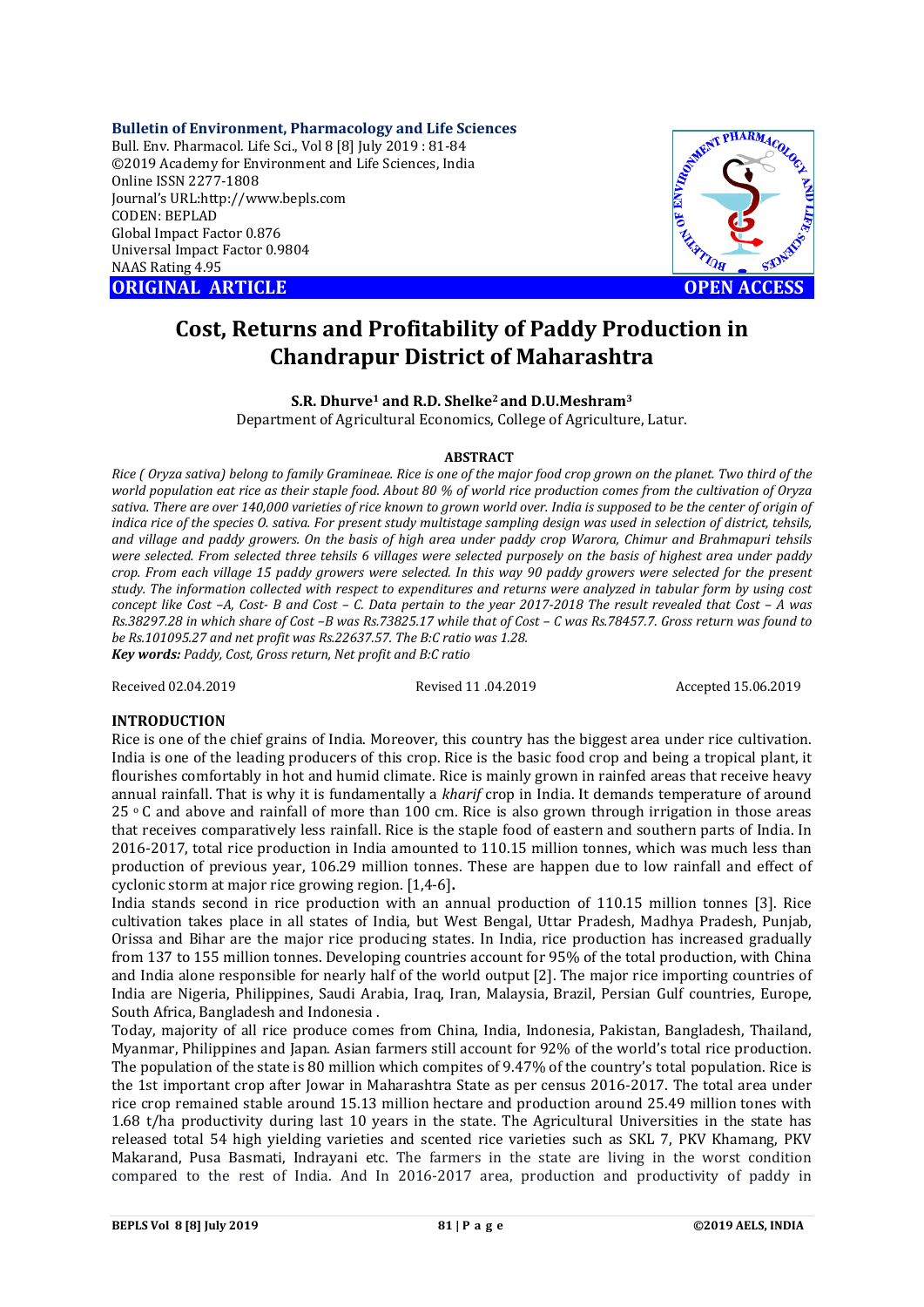#### **Dhurve** *et al*

Chandrapur is 1773 (ha), 2935 (MT) and 1656 (kg/ha). To estimate costs, returns and profitability in paddy production.

# **MATERIAL AND METHODS**

Multistage sampling design was adopted for selection of the district, telsil, village and paddy growers. In first stage, Chandrapur district was purposively selected on the basis of highest area under paddy crop. In the second stage, Warora, Chimurand Bramhapuri tehsils were selected on the basis of highest area under paddy crop. In the third stage, 6 villages were selected from each selected tehsils. In the fourth stage, from each of the selected villages, 15 paddy growers were randomly selected. In this way 90 paddy growers were selected for the present study. Data were collected from the with the help of presented schedule by personal interview method for the year 2017-2018. Data were converted to per hectare basis in tabular form; statistical tools like arithmetic mean, percentage and ratio were used for accounting the cost and returns in paddy production.

The cost concept like Cost –A, Cost –B, and Cost –C were used for cost evaluation and to estimate profitability in paddy production. Cost - A include the item namely, hired human labour, bullock labour, machine labour, seed, fertilizer, plant protection, irrigation, land revenue, incidental charges, interest on working capital and depreciation on assets. Cost-B comprises of the cost-A plus rental value of land and interest on fixed capital. Cost-C includes the cost-B plus family labour cost. The terms and concepts used in present study were as fallows. Interest on working capital included by charging interest at the rate of 13 per cent items of expenditure as hired human labour, bullock labour, machine labour, seed, fertilizers, manures, plant protection, land revenue an incidental charges for crop duration. Depreciation is the decrease in the value of asset and 10 per cent on the present value at the beginning of the year of farm implements and machinery was taken and only the proportionate charges were taken for the estimate as  $1/6<sup>th</sup>$  the value of gross produce that is value of main product plus value of by product minus land revenue. Interest on fixed capital by charging interest at the rate of 11 per cent on investment on commonly used assets like wooden implements, iron implements which were distributed on cropped area.

# **RESULT AND DISCUSSION**

# **Per hectare physical inputs used and output obtained in paddy production**

Per hectare physical input utilized for production of paddy and output are given in Table 1. Physical input included hired human labour, family human labour bullock labour, seed, manure, fertilizer, plant protection.

| Table 1: Per hectare physical input and output of paddy farm (Unit/ha) |          |            |  |  |  |  |  |
|------------------------------------------------------------------------|----------|------------|--|--|--|--|--|
| <b>Particulars</b>                                                     | Unit     | Paddy farm |  |  |  |  |  |
| <b>INPUT</b>                                                           |          |            |  |  |  |  |  |
| Hired human labour                                                     | man day  | 121.97     |  |  |  |  |  |
| Family human labour                                                    | man day  | 25.63      |  |  |  |  |  |
| Total human labour                                                     | man day  | 147.60     |  |  |  |  |  |
| Bullock labour                                                         | pair day | 2.29       |  |  |  |  |  |
| Machine labour                                                         | hour     | 40.87      |  |  |  |  |  |
| Seed                                                                   | kg       | 55.56      |  |  |  |  |  |
| Manure                                                                 | qtl      | 5.50       |  |  |  |  |  |
| Fertilizer                                                             |          |            |  |  |  |  |  |
| N                                                                      | kg       | 104.78     |  |  |  |  |  |
| P                                                                      | kg       | 64.86      |  |  |  |  |  |
| K                                                                      | kg       | 64.86      |  |  |  |  |  |
| Plant protection                                                       | Liter    | 1.21       |  |  |  |  |  |
| Irrigation                                                             | $m^3$    | 1298.56    |  |  |  |  |  |
| <b>OUTPUT</b>                                                          |          |            |  |  |  |  |  |
| Main produce                                                           | qtl      | 44.56      |  |  |  |  |  |
| By-produce                                                             | qtl      | 2.63       |  |  |  |  |  |

Labour is an important input in crop production. In case of paddy 121.97 man days of hired human labour and 25.63 man days of family human labour were utilized on paddy farm i.e. in total 147.60 man days human labour were utilized for paddy crop. The use of hired human labour is maximum on farm. On the farms 2.29 pair days of bullock labour were utilized per hectare. About 40.87 hours of machine labour were utilized per hectare on paddy farm. Use of seed per hectare for paddy crop was 55.56 kg. Use of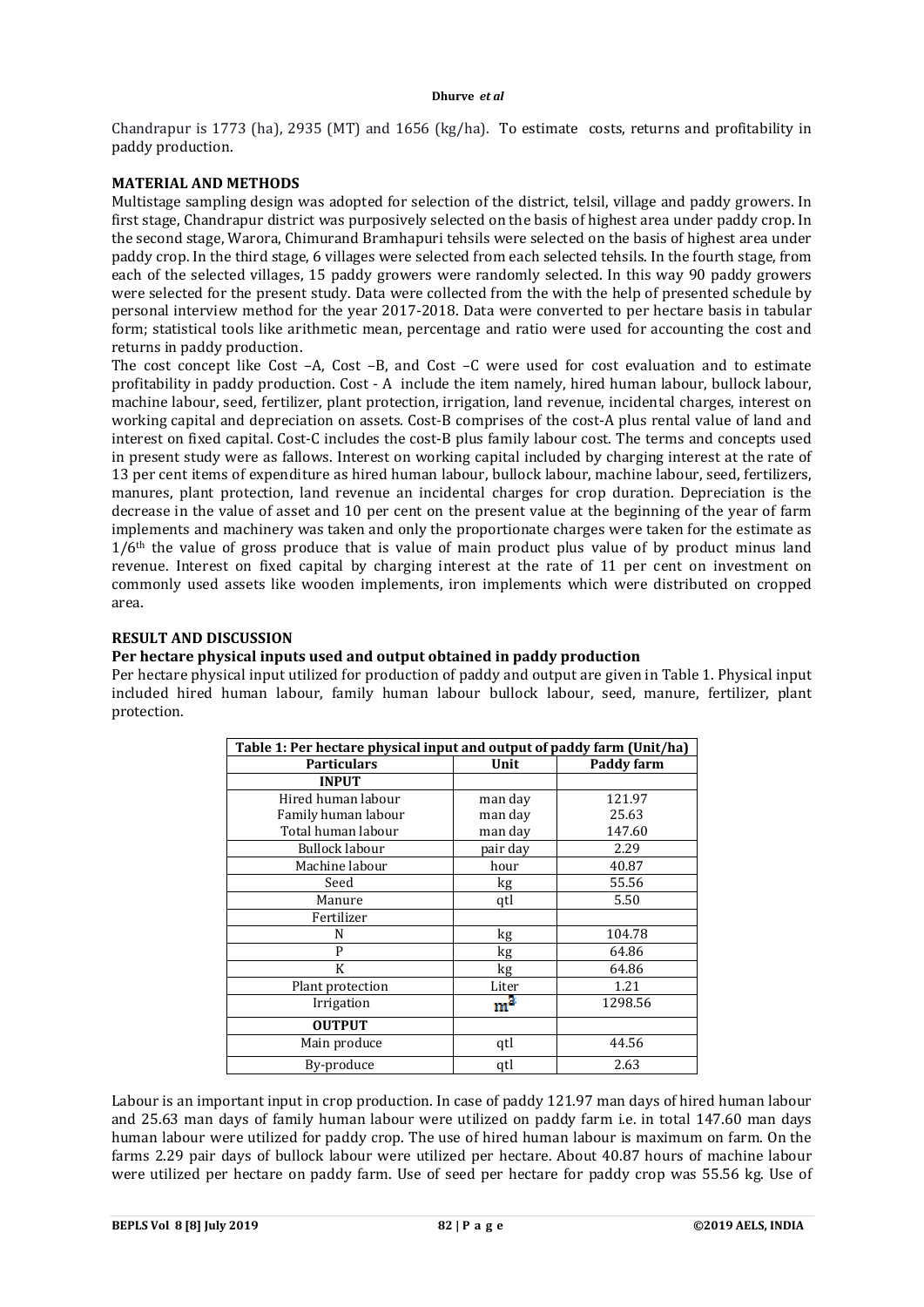#### **Dhurve** *et al*

manure per hectare for paddy crop was 5.50qtl. In regards to fertilizer, it is observed that nitrogen, phosphorous and potash was the common fertilizers utilized in study area. Use of N,P& K was maximum i.e. 104.78, 64.86 and 64.86 kg per hectare on paddy farm. The use of plant protection chemicals were 1.21 liter per hectare for paddy crop. The use of irrigation were 1298.56 m3.The combined effect of above inputs was reflected in output and it is observed that per hectare 44.56 qtl main produce and 2.63 qtl by produce of paddy was harvested by the grower.

# **Per hectare cost of cultivation of paddy**

The item wise detailed per hectare cost of cultivation for paddy is given in Table 2. It is observed from table that, per hectare total cost of cultivation i.e. cost-C was Rs.78457.7 for paddy cultivation, in which the share of cost A, cost-B and cost-C was 48.87 per cent and 94.15 and 100 per cent respectively.

Among the different items of the cost, rental value of land stood at first position i.e. 42.07 per cent, followed by seed cost is 12.83 per cent of total cost, hired human labour cost which was 9.62 per cent on farms. Since both the costs are indirect cost, producer enjoyed more profit in the paddy crops. Among the different items of working capital, on paddy farm the family human labour is 5.90 per cent, machine labour cost (4.70 %), Interest on working capital (4.65%), Interest on fixed capital (3.21 %), phosphorus (3.17%), depreciation on capital assets (2.91%), manure cost (2.20 %), potash (2.06%), bullock labour cost (1.84 %), nitrogen dose (1.74%), Irrigation charge (1.28 %), plant protection (1.26 %), Incidental charges (0.37%), land revenue (0.19%).

| Sr. No | <b>Particulars</b>                 | (www.<br>Unit            | Quantity                 | (Amount  | Per cent |  |
|--------|------------------------------------|--------------------------|--------------------------|----------|----------|--|
| 1.     | Hired human labour                 | man day                  | 121.97                   | 7552.71  | 9.62     |  |
| 2.     | Bullock labour                     | pair day                 | 2.29                     | 1447.79  | 1.84     |  |
| 3.     | Machine labour                     | hour                     | 40.87                    | 3692.7   | 4.70     |  |
| 4.     | Seed                               | kg                       | 55.56                    | 10040.16 | 12.83    |  |
| 5.     | Manure                             | qtl                      | 5.50                     | 1716.87  | 2.20     |  |
| 6.     | Fertilizer                         | kg                       |                          |          |          |  |
| 7.     | N                                  |                          | 104.78                   | 1366.33  | 1.74     |  |
| 8.     | P                                  |                          | 64.86                    | 2492.56  | 3.17     |  |
| 9.     | K                                  |                          | 64.86                    | 1621.05  | 2.06     |  |
| 10     | Plant protection                   | liter                    | 1.21                     | 985.39   | 1.26     |  |
| 11.    | Irrigation                         | m <sup>3</sup>           | 1298.56                  | 1000.00  | 1.28     |  |
| 12.    | Land revenue                       | $\overline{a}$           |                          | 150      | 0.19     |  |
| 13.    | Incidental charges                 |                          |                          | 291.20   | 0.37     |  |
| 14.    | Interest on working capital @13%   | $\blacksquare$           |                          | 3654.51  | 4.65     |  |
| 15.    | Depreciation on capital assets @10 | $\overline{\phantom{a}}$ | $\overline{\phantom{0}}$ | 2286.01  | 2.91     |  |
| 16.    | Cost A (1-15)                      | ۰                        |                          | 38297.28 | 48.87    |  |
| 17.    | Rental value of land               |                          |                          | 33008.01 | 42.07    |  |
| 18.    | Interest on fixed capital @ 11%    | $\overline{\phantom{0}}$ |                          | 2519.88  | 3.21     |  |
| 19.    | Cost B (13-15)                     |                          |                          | 73825.17 | 94.15    |  |
| 20.    | Family human labour                | man day                  | 25.63                    | 4632.53  | 5.90     |  |
| 21.    | Cost C (16-17)                     |                          |                          | 78457.7  | 100      |  |

| Table 2: Per hectare cost of cultivation of paddy production |
|--------------------------------------------------------------|
| $(D_2/h_2)$                                                  |

**Profitability of paddy cultivation**  The profitability of paddy cultivation is show in Table 3. It is seen from table that per hectare return from paddy cultivation were Rs 100500.40 while, total cost of cultivation was Rs 101095.27.The share of cost-A and cost-B in cost-C was Rs. 38297.28 and Rs. 73825.17 in paddy.

The various measures of income were worked out at particular cost level and are also presented in Table 3. Farm business income (gross return-cost A) on the farm was Rs. 62797.99. The farm business income is more because of high cost of family human labour. Family labour income i.e. (gross return- cost-B) was estimated to Rs. 27270.01 on paddy. The net profit i.e. (gross return- cost-C) was arrived at Rs. 22637.57in paddy. With B: C ratio of 1.28. It indicated that cultivation of the crops is profitable. Per quintal cost of cultivation in case of paddy was Rs. 784.42.